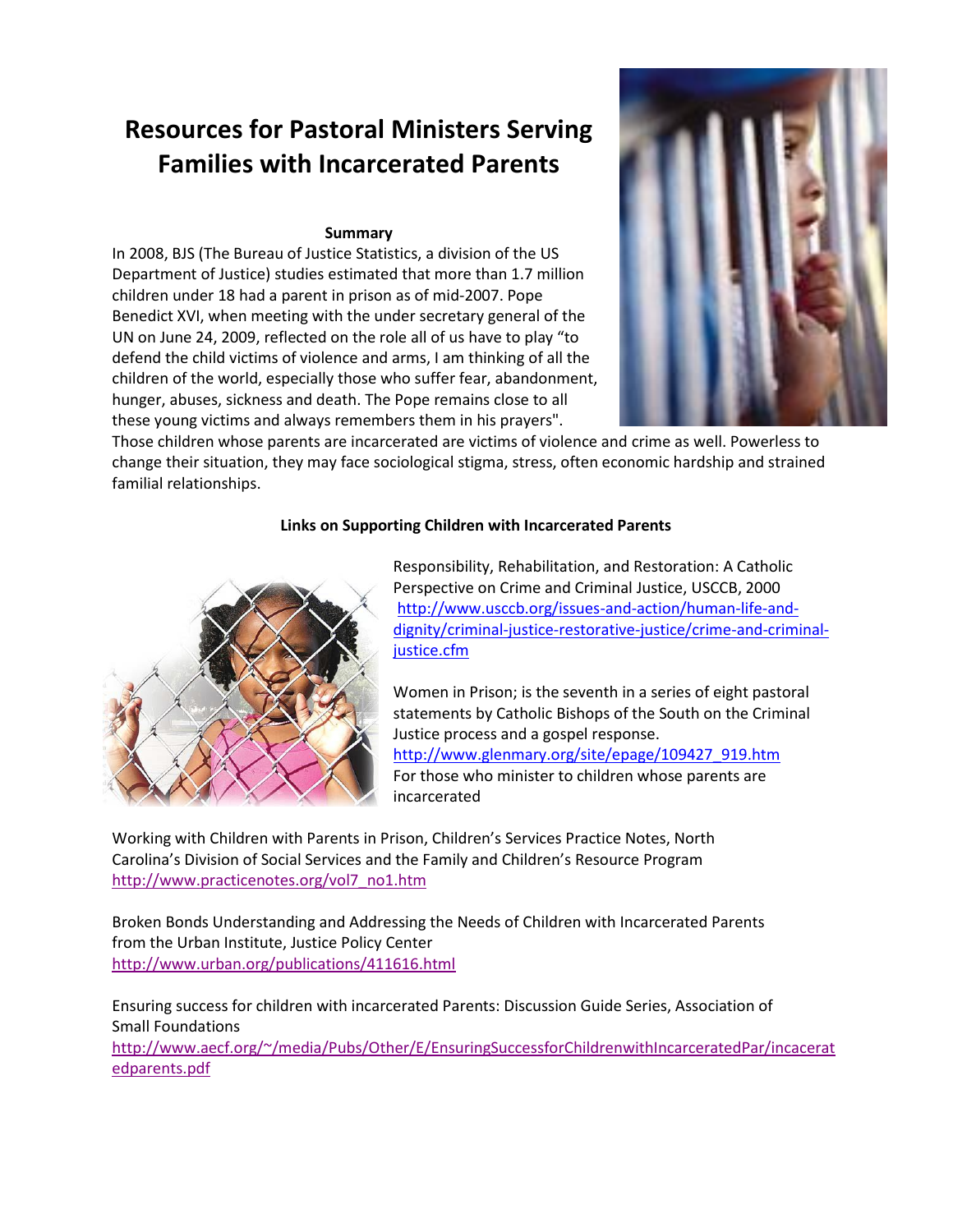Punishment of innocents: children of parents behind bars; Psychologists are gathering data and developing programs to bring families closer together and curb what can become a family cycle of imprisonment[. https://www.apa.org/monitor/may01/punish.aspx](https://www.apa.org/monitor/may01/punish.aspx)

A Bill of Rights for Children of Prisoners, Child Welfare League, Children's Voice Article, September/October, 2004<http://www.cwla.org/articles/cv0409cop.htm>

Parents in Prison Adapted from the National Association of School Psychologists (NASP) Handouts, Mary Kay Hafer<http://cpcs.k12.ny.us/wpm/counseling/2009/02/26/parents-in-prison/>

## **Statistics and Fact Sheets**

Children of Incarcerated Parents Fact Sheet; This fact sheet includes data on incarceration of adults, its affects on children and families left behind, and how it affects children and youth with respect to foster care[. http://fcnetwork.org/wp/wp-content/uploads/fact-sheet.pdf](http://fcnetwork.org/wp/wp-content/uploads/fact-sheet.pdf)

Incarcerated Parents and their Children: Bureau of Justice Statistics, US Department of Justice <http://www.bjs.gov/index.cfm?ty=pbdetail&iid=981>

Children and families with incarcerated parents not only face the trauma of loss, but also a range of economic and social conditions that result from incarceration. [http://www.aecf.org/~/media/Pubs/Topics/Child%20Welfare%20Permanence/Permanence/Childrenan](http://www.aecf.org/~/media/Pubs/Topics/Child%20Welfare%20Permanence/Permanence/ChildrenandFamilieswithIncarceratedParentsExp/Children%20and%20families%20with%20incarcerated%20parents.pdf) [dFamilieswithIncarceratedParentsExp/Children%20and%20families%20with%20incarcerated%20parents](http://www.aecf.org/~/media/Pubs/Topics/Child%20Welfare%20Permanence/Permanence/ChildrenandFamilieswithIncarceratedParentsExp/Children%20and%20families%20with%20incarcerated%20parents.pdf) [.pdf](http://www.aecf.org/~/media/Pubs/Topics/Child%20Welfare%20Permanence/Permanence/ChildrenandFamilieswithIncarceratedParentsExp/Children%20and%20families%20with%20incarcerated%20parents.pdf)

Children with Incarcerated Parents: A List of Selected Resources; This resource guide, last updated in June 2008, lists selected citations of documents and resources in four categories: general, research, program and practice, and policy and state/local level activity.

[http://www.aecf.org/~/media/Pubs/Topics/Child%20Welfare%20Permanence/Permanence/ChildrenWi](http://www.aecf.org/~/media/Pubs/Topics/Child%20Welfare%20Permanence/Permanence/ChildrenWithIncarceratedParentsAListofSelecte/resource_list_619.pdf) [thIncarceratedParentsAListofSelecte/resource\\_list\\_619.pdf](http://www.aecf.org/~/media/Pubs/Topics/Child%20Welfare%20Permanence/Permanence/ChildrenWithIncarceratedParentsAListofSelecte/resource_list_619.pdf)

Focus on Children with Incarcerated parents: An Overview of the Research Literature; This report provides an overview of major research findings on children whose parents are incarcerated as a means of further informing this developing area of research, practice, and policy. <http://www.f2f.ca.gov/res/pdf/FocusOnChildrenWith.pdf>

Bringing Families In: Recommendations of the Incarceration, Reentry and the Family Roundtables, Rutgers University School of Criminal Justice & The New Jersey Institute for Social Justic[e http://www.njisj.org/assets/documents/FinalRecommendations.pdf](http://www.njisj.org/assets/documents/FinalRecommendations.pdf)

# **Family and Corrections Network / Children of Prisoners Library PAMPHLET LIST /** <http://www.fcnetwork.org/cpl/cplindex.html>

**Facts and Issues**

[101: Introduction to Children of Prisoners](http://www.fcnetwork.org/cpl/CPL101-Introduction.html) [102: Why Maintain Relationships?](http://www.fcnetwork.org/cpl/CPL102-WhyMaintain.html) 103: Conversations - [Questions Children Ask](http://www.fcnetwork.org/cpl/CPL103-Conversations.html) [104: Risk and Protection](http://www.fcnetwork.org/cpl/CPL104-RiskandProtection.html)